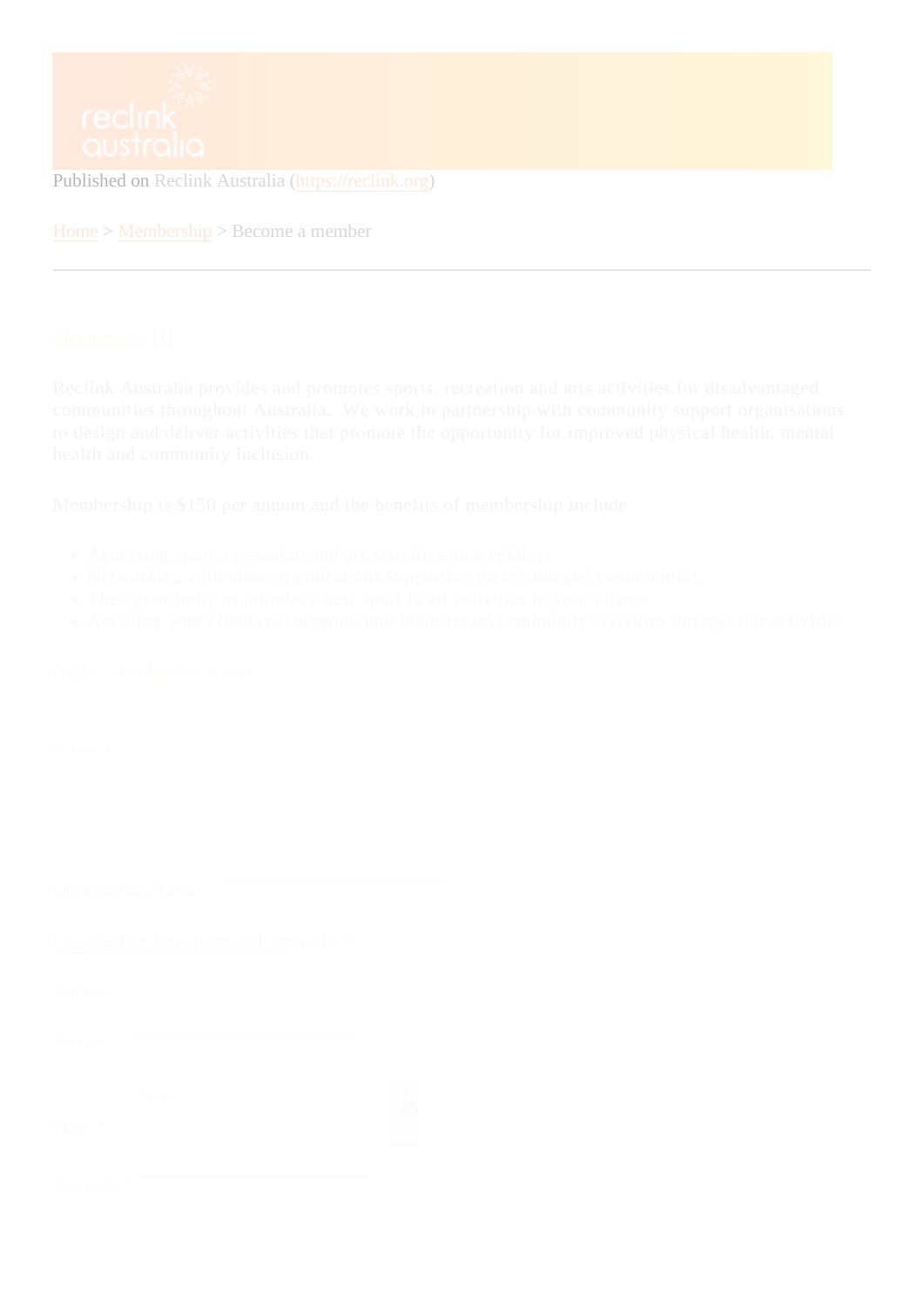| <b>Local Government Municipality</b> |                |
|--------------------------------------|----------------|
| <b>Website Address</b>               |                |
| <b>Contact Person</b>                |                |
| <b>Job Title</b>                     |                |
| <b>Business Phone</b>                |                |
| Mobile                               |                |
| Email                                |                |
| <b>Target Group</b>                  |                |
| Other: I                             |                |
|                                      | $\mathbb{R}^d$ |